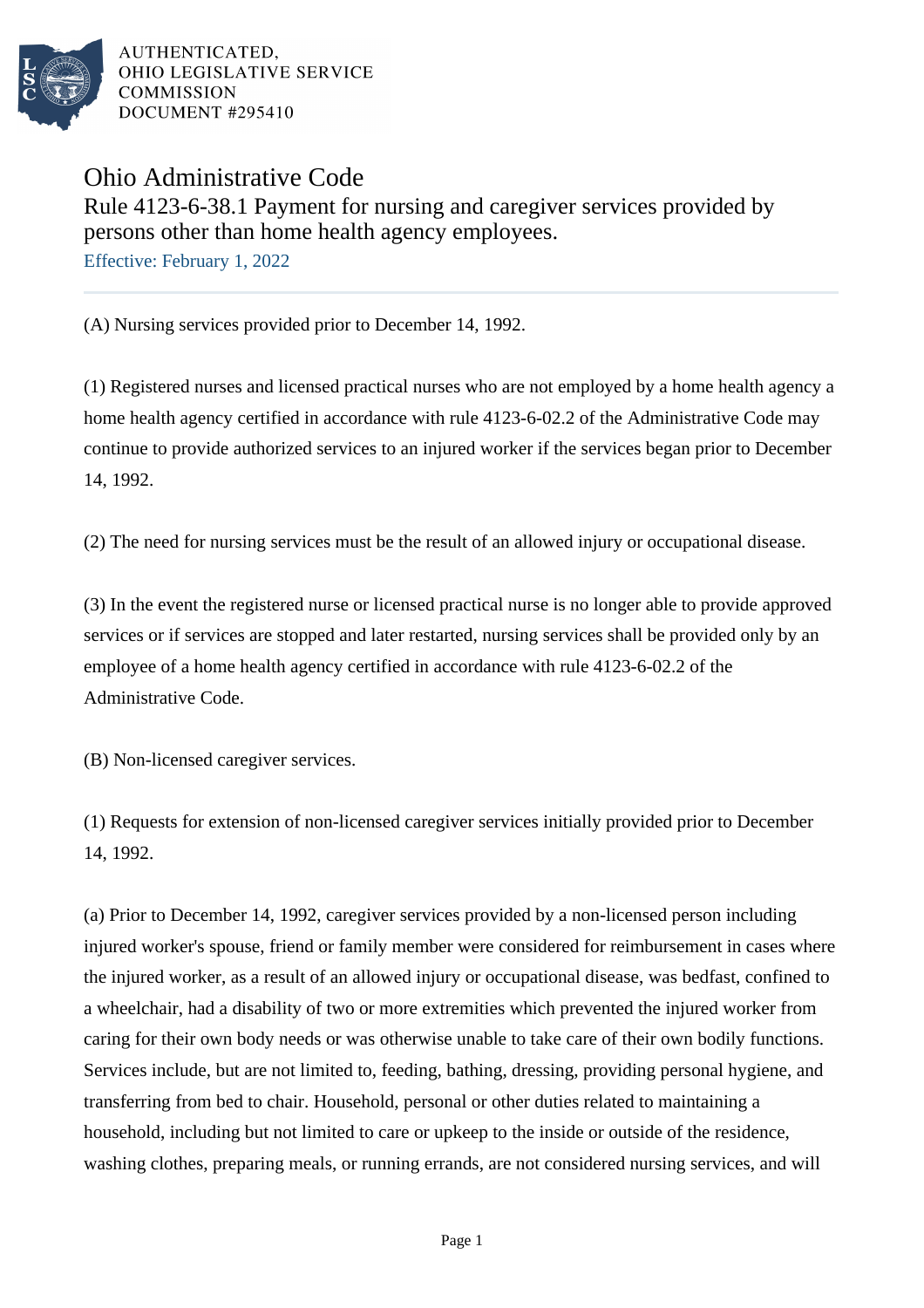

AUTHENTICATED. OHIO LEGISLATIVE SERVICE COMMISSION DOCUMENT #295410

not be reimbursed, except to the extent such services are incidental to care of the injured worker.

(b) Requests for an extension of caregiver services initially approved prior to December 14, 1992, delivered by a non-licensed person, other than an attendant, aide, or injured worker's spouse, but including other family members or friends, will be approved only if:

(i) The injured worker does not have a spouse because the injured worker is not married, or the injured worker's spouse is deceased, or the claimant's spouse is physically or mentally incapable of caring for the injured worker; and,

(ii) The approved home health agency is greater than thirty-five miles from the injured worker's location and the home health agency refuses to provide services to the injured worker.

(c) In the event the caregiver is no longer able to provide approved services or if services are stopped and later restarted, services shall be provided only by an employee of a a home health agency certified in accordance with rule 4123-6-02.2 of the Administrative Code.

(2) Requests for extension of caregiver services initially provided on or after December 14, 1992 and prior to January 9, 1995.

(a) Requests for approval of caregiver services delivered by a non-licensed person, other than an attendant, aide, or injured worker's spouse were considered for reimbursement only if the injured worker did not have a spouse or the spouse was physically or mentally incapable of caring for the injured worker, or an approved home health agency was greater than thirty-five miles from the injured worker's location and the home health agency refused to provide services to the claimant.

(b) Criteria for approval of caregiver services were as indicated in paragraph (B)(1)(a) of this rule.

(c) After January 9, 1995, persons who are not home health agency home health aides or attendants, but who are currently approved to provide caregiver services to an injured worker, may continue to do so until services are no longer medically necessary or unless services are not authorized. After January 9, 1995, approval of caregiver services shall only be considered when services are rendered by a home health agency home health aide or attendant.